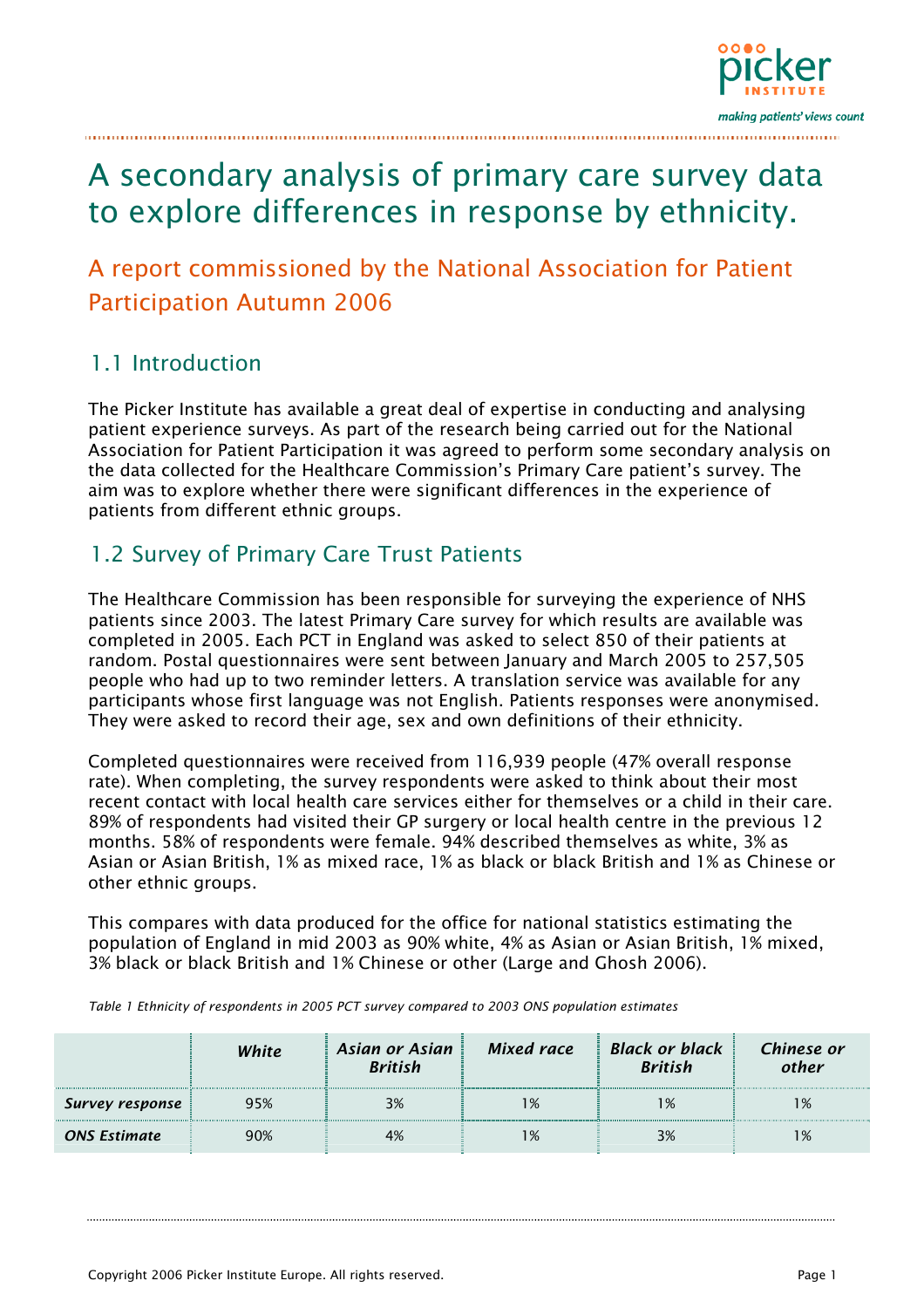

The phenomenon of a reduced response from minority ethnic communities to surveys is one that is well recognised by researchers. Ethnic minority response rates to general population surveys are lower than Whites. This will be due to a range of possible factors including language problems and cultural barriers as well as issues around respondent enumeration and identification (for example it is probable that many people whose immigration status is contentious do not appear on official lists). Whilst the disparities are perhaps striking the response rates for this survey are very similar in their profile to almost every other survey of this kind.

Whether or not the ethnic minority sample is representative, comparisons can still be made between the responses of different ethnic groups about their primary care healthcare experience.

# 1.3 Dataset

The data used in this analysis was from the 2005 PCT survey ( $N=116,939$  on a 47% response rate). The questionnaire consisted of a set of 48 core questions about 8 dimensions of the patient's experience of Primary Healthcare . A large sample size, from a national survey of all PCT's allows robust examination of differences between sub groups. Sub group effects such as differences between ethnic groups may not be demonstrable with limited data from a single PCT..

# 1.4 Methodology for our secondary analysis

From the completed questionnaires ethnicity was coded as White, Mixed, Asian, Black, and Chinese/other. Age was derived from date of birth and categorised in to 5 age bands. The proportion in each category was calculated and compared using a chi<sup>2</sup> test. A further analysis was performed using age and sex adjusted logistic regression to calculate the likelihood of "less than ideal" experience of primary care. Each categorical question was transformed into a binary outcome, with 0 reflecting "an ideal outcome" and 1 "less than ideal outcome". The white group was the reference group against which the odds of "a less than ideal" experience for each ethnic group was compared. The results of the secondary analysis are expressed in terms of the odds ratios (OR). These compare the proportion of minority ethnic respondents reporting a poor or very poor experience to the proportion of white people reporting a poor or very poor experience.

Patient experience of healthcare varies significantly with age and a little by sex. In very broad terms in most surveys older people report better patient experience than younger people. Further, ethnic groups differ in their age profile compared to majority white group, for example British Asians have a younger age profile than the white population. It's therefore important to take into account such differences when comparing ethnic minority healthcare experience with the majority White group. As such both unadjusted and age, sex adjusted OR's with 95% confidence intervals are reported.

# 1.5 Headline results from survey as published

- 89% of respondents had visited the doctors within the previous 12 months.
- Three quarters (76%) felt they had been seen as soon as necessary.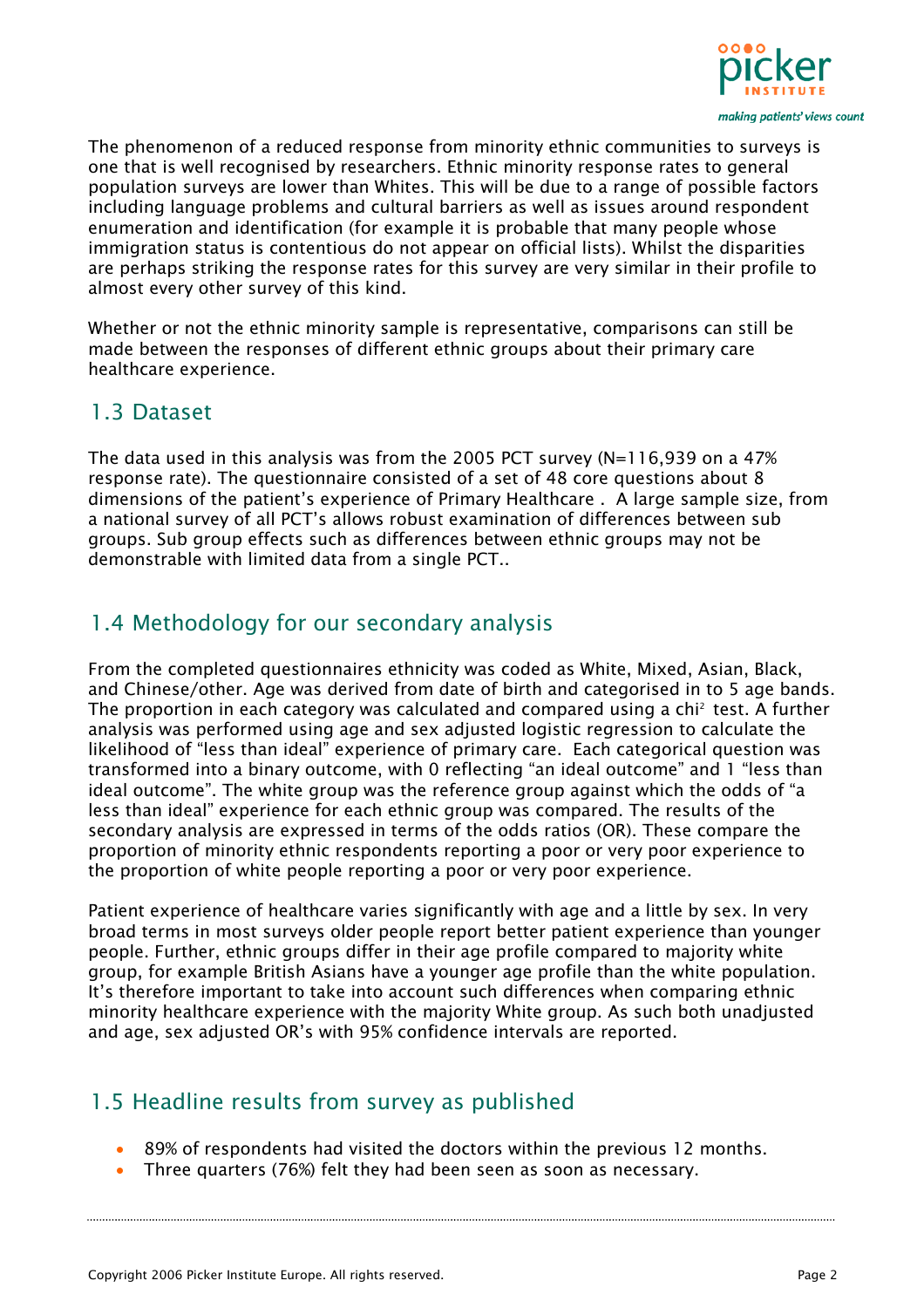

- A similar proportion (74%) reported that they had been seen within the governments 48 hour waiting time target.
- Six percent of people said that they were often deterred from going to the doctors because of the opening hours, a further 15% said they were sometimes put off.
- 72% of respondents rated their practice or health centre as very clean.
- 92% recorded that their doctor treated them with dignity and respect,
- 76% had trust and confidence in their doctor.
- Three quarters of people received answers that they could understand when they had questions for their doctor.
- 59% of patients felt they were involved in decisions as much as they wanted to be about their medication and 86% felt they had enough information about how to take their medication.

#### WAITING TIMES

All ethnic minority groups were more likely to report that that they had to wait for more than one or two days for an appointment than their white counterparts. Asian and Asian British respondents were 1.56 times as likely as white patients to report this (95% CI 1.42 to 1.70).

All minority ethnic groups were more likely to report that they would have preferred to see the doctor either a *bit* or *a lot sooner* than white patients. Asian/Asian British patients were 3.39 (CI 3.11 to 3.69) times as likely to report this as their counterparts, black/black British patients 1.83 (95% CI 1.61 to 2.07) and Chinese/Other 2.19 (95% CI 1.81 to 2.64)

There was little difference between ethnic groups on the question whether they wished that somebody had told them how long they would have to wait in the waiting room– suggesting that all patients would want to know how long they had to wait.

#### SEEING THE DOCTOR

All minority ethnic groups expressed the sentiment that they wished to be more involved than they were in decisions about care and treatment than white patients. This was an issue that was particularly marked before the effects of differing age and sex profiles were removed. Having adjusted for age and sex Asian and Asian British people were still 1.99 times more likely (95% CI 1.84 to 2.16) to express the desire to be more involved than their white counterparts, Chinese/other patients were 1.9 times (95% CI 1.58 to 2.29) as likely to feel that way. Black/black British patients were 1.48 times (95% CI 1.32 to 1.66) as likely.

All minority ethnic groups were more likely to report that their doctor *had not explained the reasons for any treatment in a way that they could understand*. Chinese/other patients were twice as likely (OR 2.00 95% CI 1.65 to 2.41) to express this sentiment than the majority white population. Asian/Asian British patients responded in a similar way (OR 1.98 95% CI 1.82 to 2.15).

On the question of getting answers they could understand when they had questions for the doctor, ethnic minority groups had a less positive experience than white people. In particular Asian/Asian British patients (OR 1.7 95% CI 1.56 to 1.85) and Chinese/other patients (OR 1.73 95% CI 1.43 to 2.11) recorded a poorer experience.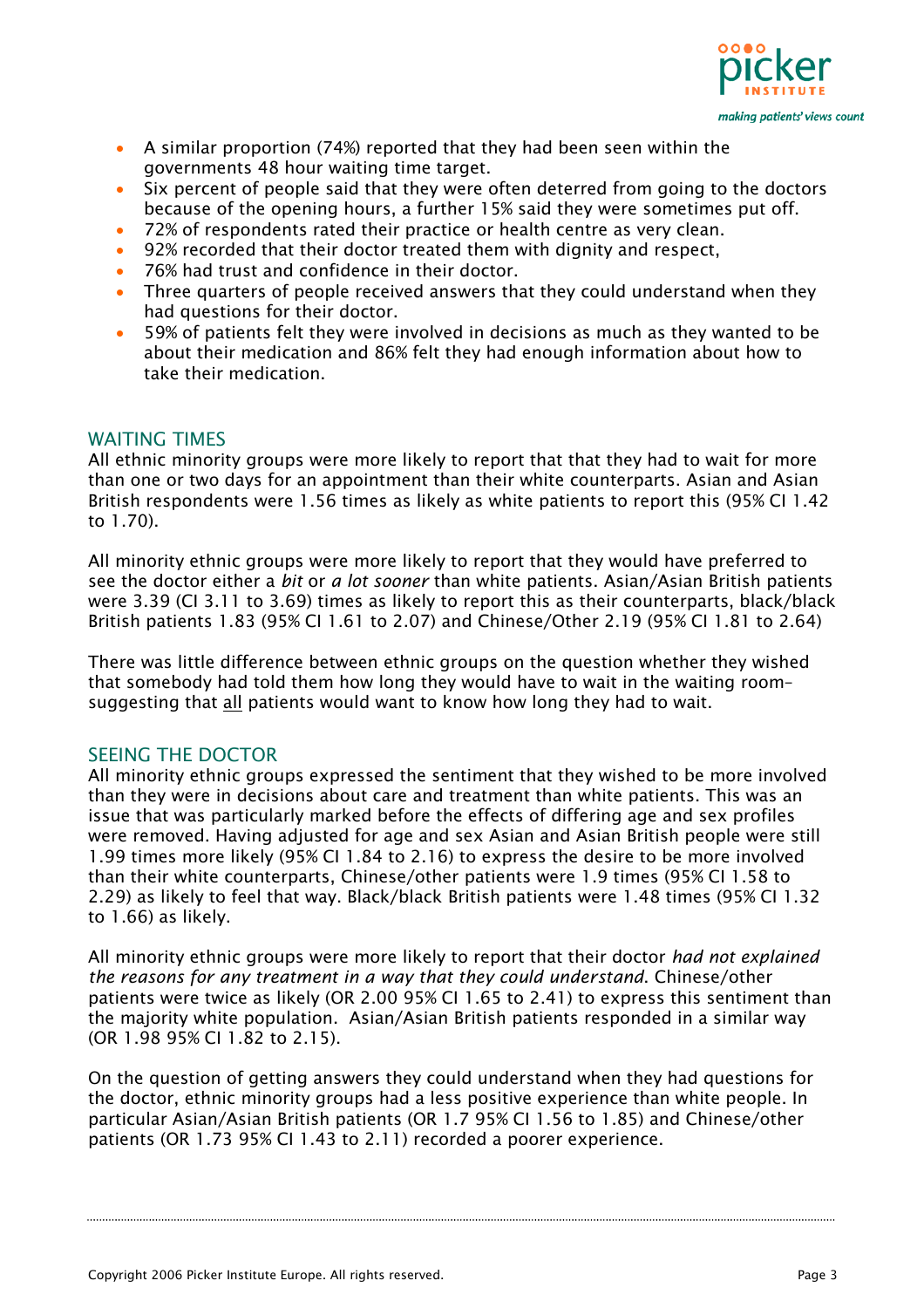

On the question about *having trust and confidence in the doctor* there were again some disparities. Chinese/other patients were twice as likely (OR 2.06 95% CI 1.71 2.48) and Asian/Asian British patients were one and half times as likely (OR 1.50 95% CI 1.28 1.63) to answer "to some extent" or "no" than were white patients.

A key question for the research work that Picker does is *Did the doctor treat you with respect and dignity?* Chinese/other patients were three times as likely as white patients (OR 3.04 95% CI 2.44 to 3.81) to answer only *some of the time* or *no.* The figure for Asian/Asian British is nearly as stark (OR 2.32 95% CI 2.09 to 2.58) and for black/black British patients is 1.52 (95% CI 1.29 to 1.81)

#### MEDICINES MANAGEMENT

There were also some ethnic minority differences in responses to the question "*Were you as involved as much as you wanted to be in decisions about the best medicines for you*?" Chinese/other (OR 1.89 95% CI 1.48 to 2.41), Asian/Asian British (OR 1.65 1.50 to 1.82) and black/black British (OR 1.51 1.31 to 1.73) patients all indicated that they had not been involved in decisions about the best medicines for them as much as when compared white respondents.

On the question about information about how to use the medicine Asian/Asian British patients (OR 1.96 95% CI 1.75 2.21) and Chinese/other patients (OR 1.81 95% CI 1.36 2.42) were much more likely than white patients to report that they would have liked some more (or any) information about how to use their medication.

#### OTHER PROFESSIONALS FROM A HEALTH CENTRE

On the question about whether the patients felt that they had been treated with dignity and respect by a health professional other than a doctor, there were positive response as with the question about doctors overall. However a significant minority of patients felt there was room for improvement. In particular the Asian/ Asian British group were over 2 times more likely to report that they had not or only some of the time been treated with respect and dignity.

|                                      | <b>Unadjusted results</b> |             |                               |  | Results adjusted for sex and<br>age |       |       |  |
|--------------------------------------|---------------------------|-------------|-------------------------------|--|-------------------------------------|-------|-------|--|
|                                      | Odds<br>ratio             | Lower<br>CI | <b>Upper</b><br>$\mathcal{C}$ |  | Odds<br>ratio                       | Lower | Upper |  |
| White                                | 1.00                      | 1.00        | 1.00                          |  | 100                                 | 1.00  | 1.00  |  |
| Mixed                                | 2.54                      | 1.74        | 3.72                          |  | 1.59                                | 1.08  | 2.33  |  |
| Asian/Asian<br><b>British</b>        | 3.37                      | 2.82        | 4.04                          |  | 2.32                                | 1.93  | 2.78  |  |
| <b>Black/black</b><br><b>British</b> | 1.61                      | 1.17        | 2.22                          |  | 1.14                                | 0.83  | 1.58  |  |
| Chinese / Other                      | 2.36                      | 1.53        | 3.63                          |  | 1.62                                | 1.05  | 2.50  |  |

*Table 2. Odds of reporting being treated with respect and dignity by ethnicity* 

#### THE ENVIRONMENT